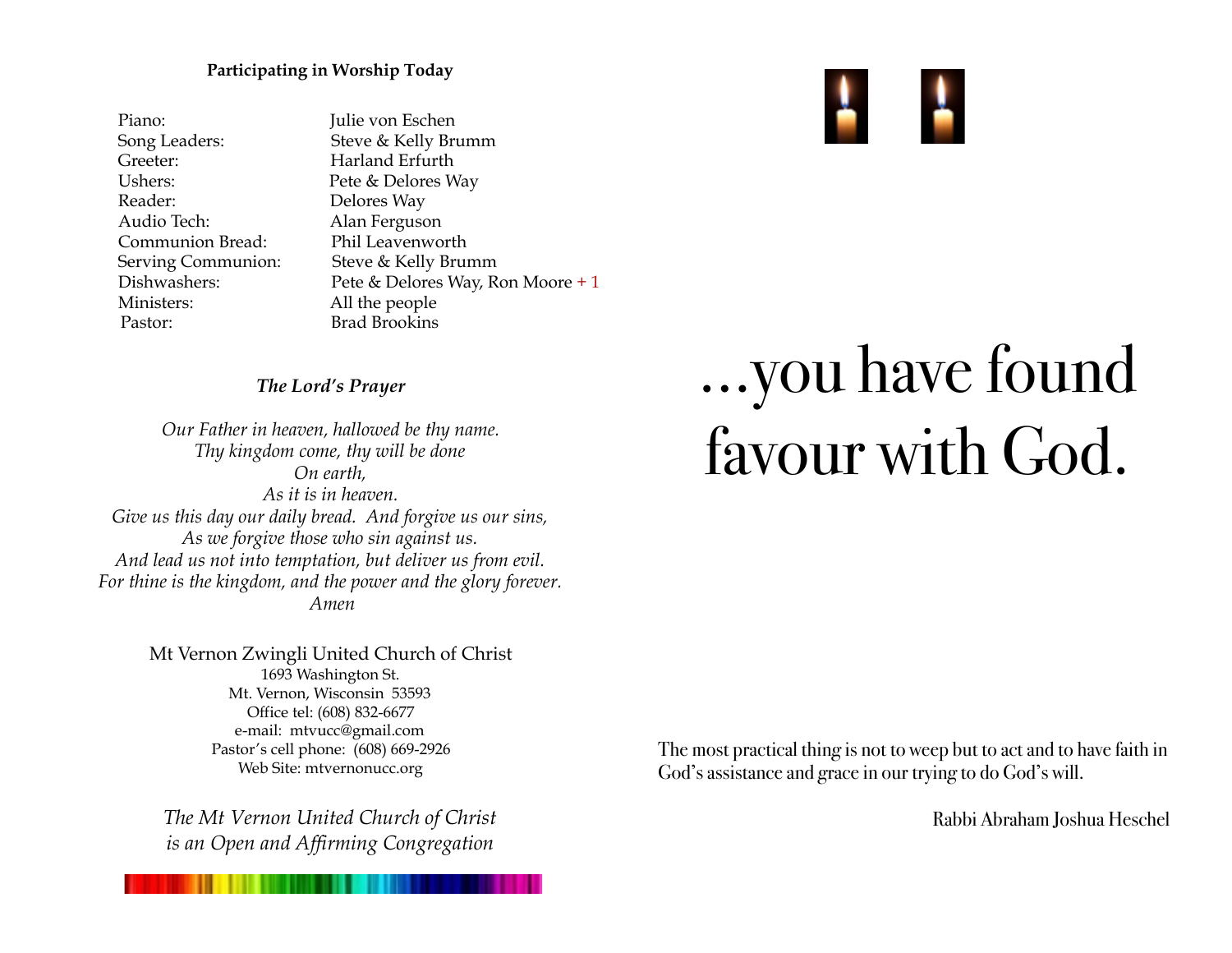# Mt Vernon Zwingli United Church of Christ 2nd Sunday of Advent December 3, 2017

**Greeting** 

**Silence** *Hear me Lord, grant me an ease to breathe deeply of this moment…*

**Prelude** *Of the Father's Love Begotten*

**Bringing in the Light**

**1st Song** *O Come, Divine Messiah*

#### **\* The Call**

You have brought us to another Advent season, Loving God. The Candle of Love shines on the story of love—the story of Divine Desire needing to be present to us. In joyful anticipation we begin the wait for the celebration of Jesus' birth. Many of us are walking in darkness; some of our own making and some imposed on us. We need the growing light of Advent; we long for the assurance of your presence. Help us to see this light. Help us to *be* this light shining into the world you love we pray. Amen.

#### **\* The Promise**

*Anyone, which means everyone, who is in Christ has become a new creation. The old is finished and gone. Everything has become new. By God's grace we are called, forgiven and made whole…*

# *Thanks be to God!*

*O come, O come, Immanuel, and ransom captive Israel that mourns in lonely exile here until the Son of God appear. Rejoice! Rejoice! Immanuel shall come to you, O Israel.*

#### **Story Box**

#### **What's Happening**

| Offering   | <b>Advent Credo</b>                                                                                       | Alan Boesak |  |
|------------|-----------------------------------------------------------------------------------------------------------|-------------|--|
|            | It is not true that creation and the human family<br>are doomed to destruction and loss -<br>This is true |             |  |
| Offertory  | <b>Jesus the Very Thought of Thee</b>                                                                     |             |  |
| * Response | <b>Praise God from Whom All Blessings Flow!</b>                                                           |             |  |

#### **\* Prayer of Dedication (Unison)**

Holy One, this Advent season we wait in peace, and we give in peace. A peace deeper than our anxiety and fear. A peace growing from our trust in your loving power. Receive these offerings, and use them to bring your peace to our world. *Amen.* 

( Joana Harader, spaciousfaith.com)

| 1 <sup>st</sup> Scripture Reading |                                    | <b>Isaiah 11.6-9</b> |
|-----------------------------------|------------------------------------|----------------------|
| $2nd$ Song                        | The Angel Gabriel from Heaven Came |                      |
| 2 <sup>nd</sup> Scripture Reading |                                    | Luke 1, 26-38        |

#### **Sermon**

## **The Table**

#### **We are invited**

#### **Our Prayers of Thanksgiving and the Lord's Prayer**

*Every time I feel the Spirit moving in my heart I will pray…*

\* **Hymn #121 (NCH)** *All Earth is Waiting*

#### **\* Benediction**

*The love and affection of the angels be to you, The love and affection of the saints be to you, The love and affection of heaven be to you, To guard you and to cherish you.*